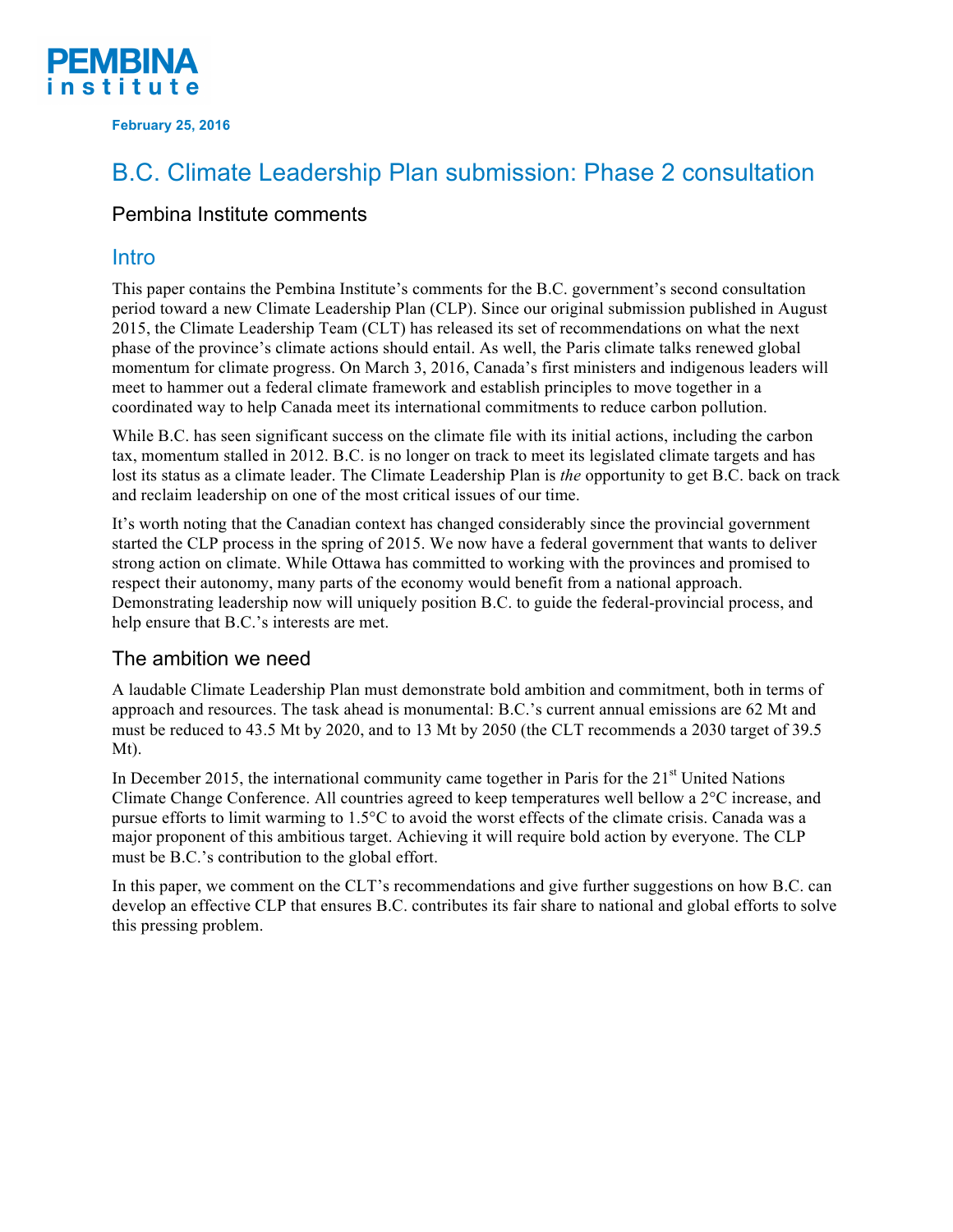## The Pembina Institute supports the Climate Leadership Team's recommendations

We agree with the Climate Leadership Team's finding that B.C. should move ahead with strong climate policies. We support the 32 recommendations put forth by the team and encourage the government to implement the package of recommendations as a minimum bar for a strong Climate Leadership Plan. Furthermore, we are supportive of the recommendation to move ahead quickly on implementation and have most of the policies committed to by the end of 2016. Moving forward on an ambitious plan in a timely manner will help get B.C. back on track and ensure that missing targets will not become the dominant narrative regarding climate action in B.C.

While we support the full package of recommendations made by the CLT, we want to highlight some recommendations that have a direct link to cutting carbon pollution and the accompanying recommendations that ensure a robust economy and protection of vulnerable populations. These include:

#### Carbon tax

• Increase the carbon tax by \$10 per tonne per year starting in 2018 when the current carbon tax freeze ends, and expand the tax coverage to include all accurately measurable sources of carbon pollution. A strengthened carbon tax is the main policy tool recommended by the CLT and is imperative in reducing carbon pollution across all sectors of the economy. (Recommendation 5 and  $6)$ 

#### Carbon tax to fund infrastructure, technology and sales tax cuts

• Incremental revenue from the strengthened carbon tax should fund investments in technology and innovation, community infrastructure, and to reduce the PST from 7% to 6% and eliminate the PST on all electricity rates. (Recommendation 4 and 7)

#### Targeted support for emissions-intensive, trade exposed sectors

• Develop clear and targeted policies for B.C.'s emissions-intensive, trade-exposed (EITE) sectors to mitigate potential competitiveness concerns from the higher carbon tax, set up in a manner that does not undermine the incentive to reduce emissions. (Recommendation 5-c)

#### Targeted support for vulnerable populations

• Adjust the existing low-income and northern/rural tax credits to help support vulnerable communities to sustain their disposable income when the carbon tax rate rises. These adjustments should be based on the best available data to ensure appropriate levels of support. (Recommendation 5-b)

#### Buildings

• Accelerate improvements in the building code's energy efficiency requirements over the next 10 years, and commit to all new public sector buildings being super energy efficient starting in 2016. Accelerating the retrofit of existing building such as to reach a 50% sector-wide emissions reduction by 2030. (Recommendation 20)

#### Methane

• Implement best practice methane abatement requirements for B.C.'s oil and gas sector to align with leading North American jurisdictions. (Recommendation 15)

#### **Transportation**

• Set a 2030 target for the low carbon fuel standard and establish a new zero-emissions vehicle standard that would enable B.C. to join with California, Quebec and an alliance of other states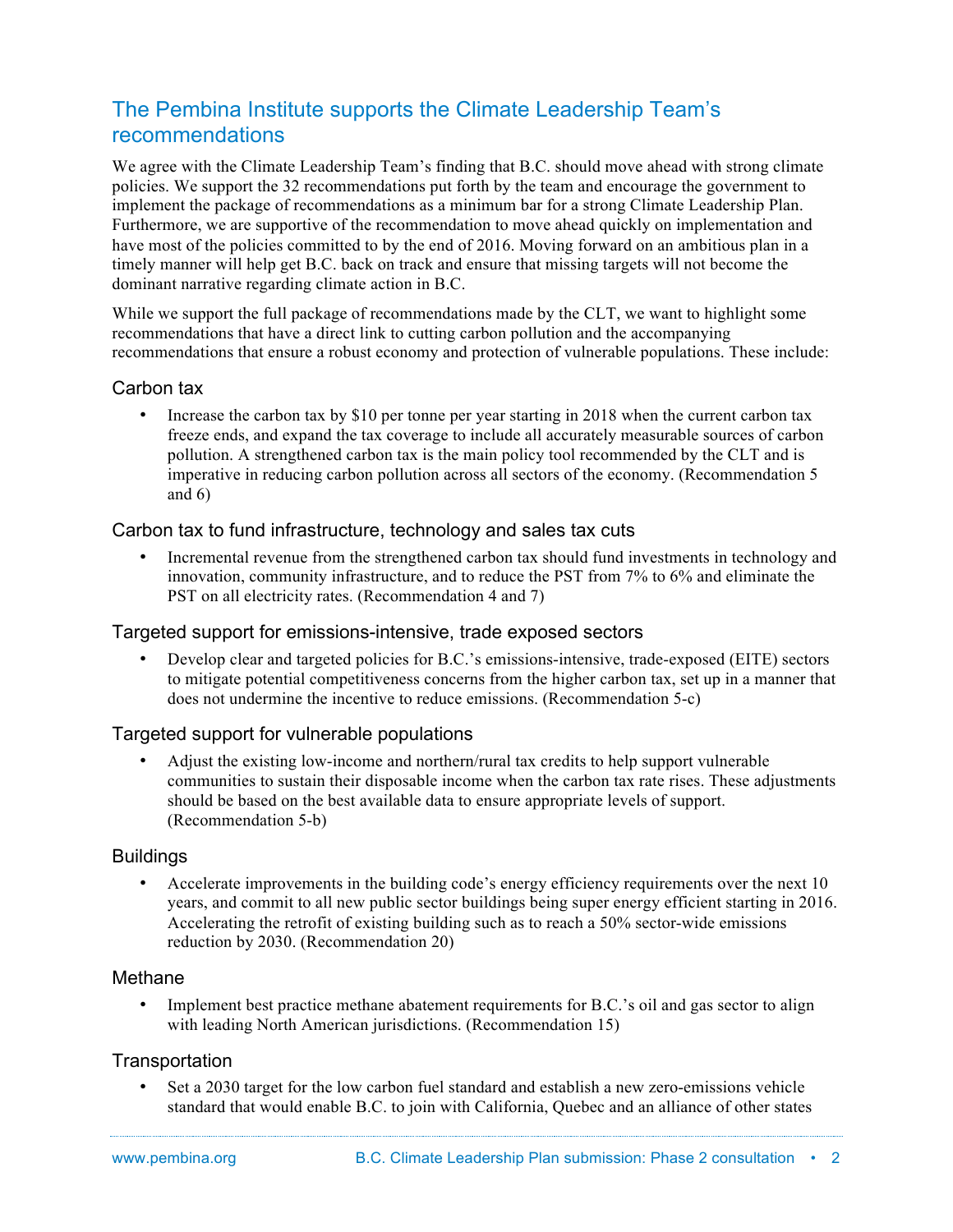supporting the transition to electric vehicles, so as to reduce sector emissions by 30% by 2030. (Recommendation 19)

#### Targets

• Consistent with the commitment of the new federal government, set a 2030 greenhouse gas (GHG) reduction target. For B.C. we recommend this be a legislated target of a 40% greenhouse gas reduction below 2007 levels. (Recommendation 2)

## Going further

In addition, we want to highlight where the Pembina Institute recommends going beyond the recommendations made by the CLT:

#### Broaden the carbon tax earlier

• The Pembina Institute supports the recommendation to broaden the carbon tax to include all accurately measurable carbon emissions. However, we believe this can be done before 2021, as recommended by the CLT, especially considering that much of the reporting infrastructure for these sources is already in place due to B.C.'s GHG reporting requirements. Broadening the carbon tax to include non-combustion emissions is important as the cost of abatement is low for these sources. Furthermore, the EITE recommendations would ensure that the broadening of the carbon tax could happen without impacting the competitiveness of B.C.'s businesses.

#### Integrated land use planning

• The Pembina Institute identified a gap in the CLT recommendations with respect to integrated land use planning. We recommend linking land use planning with transportation to create more transit-oriented development, investing in transit infrastructure, and supporting integrated land use and transportation planning to encourage location-efficient development.

#### Improved methane reporting

• Evidence suggests that methane emissions in B.C. are currently underreported. Therefore, we recommend the province evaluate its efforts to measure methane emissions so that emission abatement efforts can be prioritized effectively.

#### Liquefied natural gas

• The Pembina Institute does not believe that liquefied natural gas (LNG) development should proceed unless the province can demonstrate a credible path to meet the CLT's recommended 2030 target and the province's legislated 2050 target.

A strong CLP that adopts the CLT recommendations — and goes beyond them where specified — is needed to continue the legacy of B.C.'s successful Climate Action Plan that has seen carbon pollution fall while the economy grew.<sup>1</sup> Such a plan will once again establish B.C. as a leader on addressing climate change while also building a stronger economy and a more just society.

 <sup>1</sup> Stewart Elgie, "Just the Facts: What's behind B.C.'s whopping fuel use drop?" *Sustainable Prosperity*, July 9, 2014. http://www.sustainableprosperity.ca/blog/just-facts-what%E2%80%99s-behind-bc%E2%80%99s-whoppingfuel-use-drop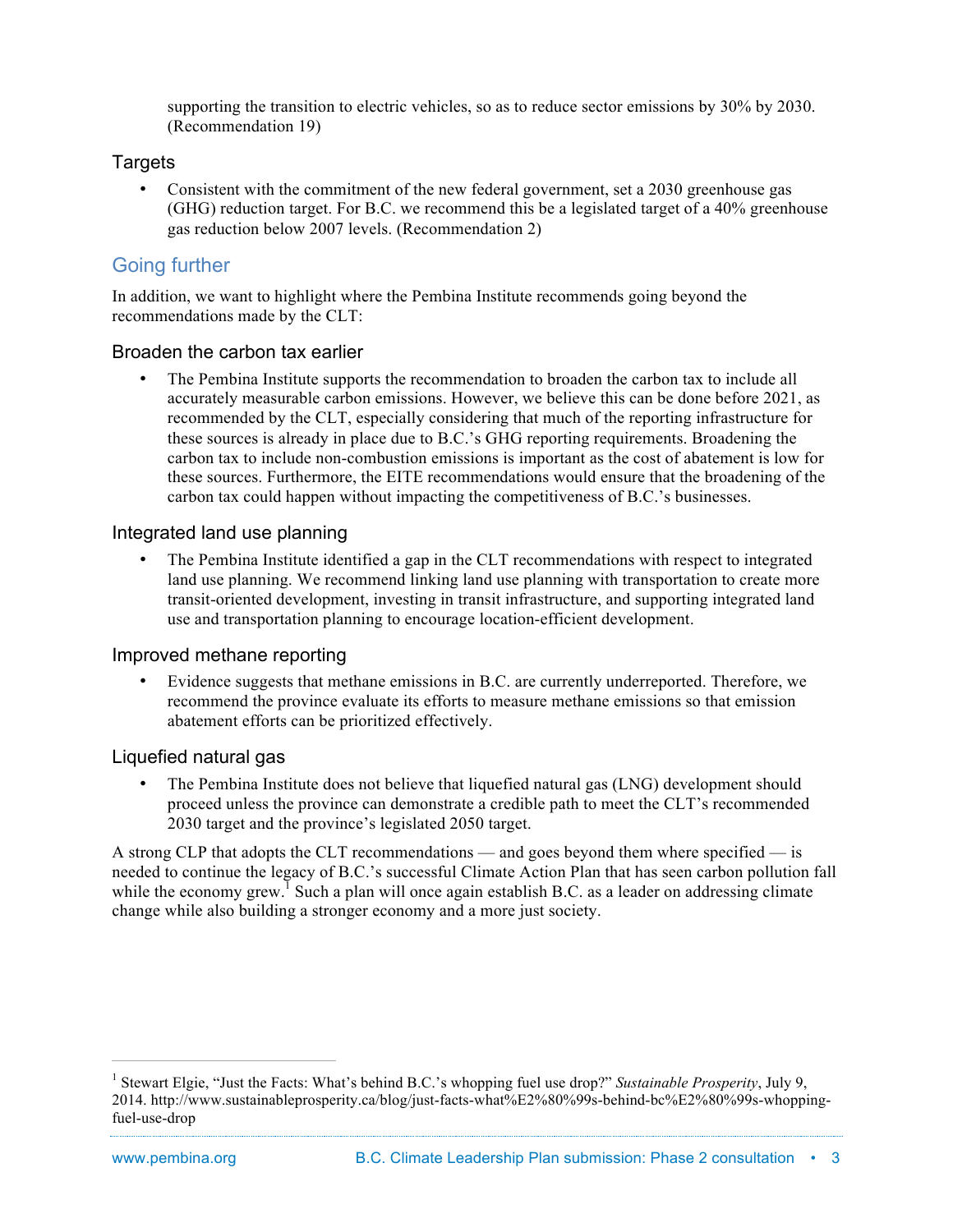## The Pembina Institute's comments on select Climate Leadership Team recommendations

#### Carbon tax

We believe that an effective price on carbon must be a centrepiece of any credible Climate Leadership Plan. Since its inception in 2008, B.C.'s revenue-neutral carbon tax has provided a price signal to transition away from fossil fuels and towards a clean energy future. It has been lauded as an environmental and economic success. Independent research found that since the tax's implementation, per capita consumption of fuels subject to B.C.'s carbon tax dropped by 16%, while increasing by 3% in the rest of Canada (from 2007 to 2013). Over the same time frame, B.C.'s economy outperformed the rest of Canada, growing by 9.2%.<sup>2</sup> According to the Organization for Economic Co-operation and Development, B.C.'s carbon tax is a "text-book" example of how to get carbon pricing right<sup>3</sup>, and the World Bank and the United Nations have stated that B.C.'s tax is an example to follow.<sup>4</sup> We believe B.C. should build on the success of the carbon tax. Therefore, we support the CLT's recommendation that "B.C. continue to use our strongest tool to reduce emissions, and recommence the annual increase in the carbon tax…" by \$10/tonne per year starting in 2018, and "expanding the carbon tax to include non-combustion emissions.<sup>35</sup> A strengthened carbon tax is imperative for reducing carbon pollution across all sectors of the economy.

B.C.'s current carbon tax is revenue-neutral — all money taken in by the tax is returned through tax reductions. The CLT recommends maintaining the tax reductions achieved from the current tax, and to use incremental revenue from increases in the tax to fund community infrastructure projects (e.g. transit) and investments in technology and innovation, protect vulnerable populations through tax credits, support emission-intensive trade-exposed sectors, and cut the PST. We have previously supported rate increases, coverage expansion, and low-income and EITE adjustments. We believe that the CLT's carbon tax and revenue allocation recommendations will achieve positive environmental and economic results and are therefore supportive of the broader set of recommendations.

We want to reiterate that support for emission-intensive, trade-exposed sectors must be targeted, transparent and temporary, set up in a way that does not diminish the incentive to reduce emissions, and only be applied if there is a material gap in the stringency of the climate policy between B.C. and competing jurisdictions.

Based on analysis done by Navius Research, the CLT concluded that if its package of recommendations were implemented, the 2030 target (recommended) and 2050 target would be achieved while a strong economy was maintained.<sup>6</sup> B.C.'s GDP is projected to keep growing at a rate of 2.1%, the same rate as under the current policy scenario. This will ensure continued opportunity for businesses and jobs for British Columbians.

While we support the CLT's recommendation to rely on the carbon tax as the primary mechanism to address B.C.'s emissions, the proposed rate increase schedule, and the revenue allocation, we believe that the broadening of the carbon tax to include non-combustion emissions should occur earlier than

<sup>&</sup>lt;sup>2</sup> "Just the Facts: What's behind B.C.'s whopping fuel use drop?"

<sup>3</sup> P.J. Parrington, "A "textbook example" of good climate policy, OECD praises B.C.'s carbon tax," *The Pembina Institute*, October 21, 2013. http://www.pembina.org/blog/757

<sup>&</sup>lt;sup>4</sup> Jim Yong Kim, "Sending a Signal from Paris: Transforming the Economy to Achieve Zero Net Emissions" speech, Washington, D.C., December 8, 2014. http://www.worldbank.org/en/news/speech/2014/12/08/transforming-theeconomy-to-achieve-zero-net-emissions

<sup>5</sup> B.C. Climate Leadership Team Recommendations to Government, October 31, 2015. https://engage.gov.bc.ca/climateleadership/files/2015/11/CLT-recommendations-to-government\_Final.pdf

<sup>6</sup> As stated in the B.C. Climate Leadership Team Recommendations to Government.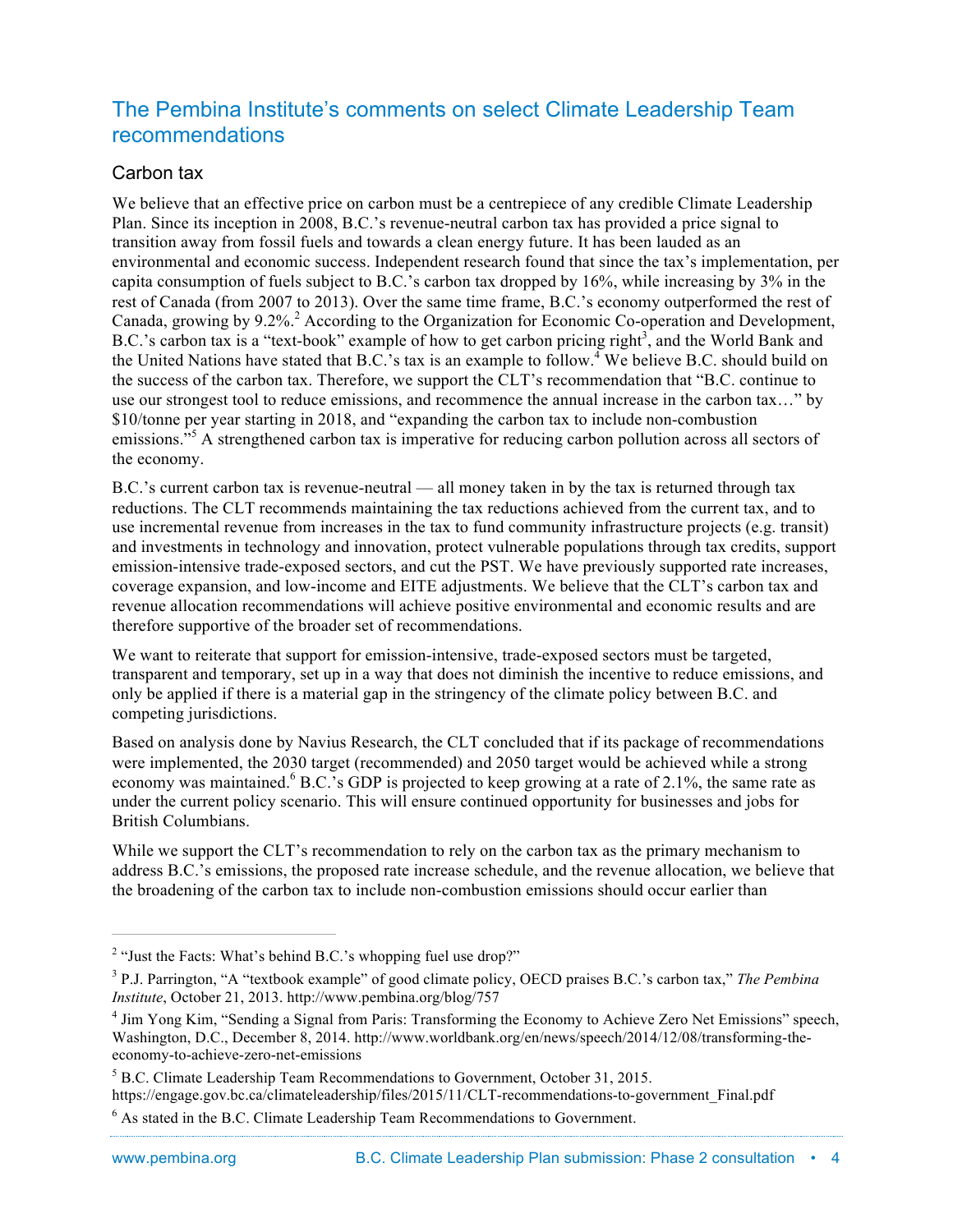recommended (i.e. before 2021). Much of the reporting infrastructure required to accurately measure a large portion of these emissions is already in place due to B.C.'s GHG reporting regulations. Evidence suggests that non-combustion emissions offer some of the most cost effective GHG abatement opportunities available.<sup>7</sup> This will allow B.C. to meet its climate targets at a lower total cost. Potential competitiveness concerns could be addressed by harmonizing the expansion with the recommended EITE measures to ensure an even playing field for B.C.'s businesses. Earlier implementation would also align the coverage of B.C.'s carbon tax to carbon pricing systems in Alberta, Quebec and California. Therefore, broadening the tax to include those sources already covered by the GHG reporting regulation in the short term, and quickly improving reporting methodologies for sources not covered, should be a priority.

#### Buildings

We support the CLT's recommendation to reduce emissions from the building sector by 50% by 2030, and the team's recommended measures to reach this target.

Prior to the release of these targets, we have worked with partners in the building industry to identify key goals for the sector. The Urban Development Institute, Architecture Canada, and over 100 other organizations representing developers, builders, architects, educational institutions, local governments and civic society see growth in energy efficiency as a key opportunity for carbon reduction and economic development. This coalition supports the following policies, which are consistent with the CLT recommendations and would help achieve the 50% reduction target:

- Set a clear target for the end performance goal for new buildings for example, for new buildings to be net-zero ready by 2030 — and work with stakeholders to develop, within six months of the release of the plan, a roadmap clarifying the timeline and approach to meet this goal.
- Lead by example by requiring that all new planned public buildings meet this goal starting in 2016, and by setting up an aggressive renovation program for existing public buildings to reduce their carbon emissions by half in the next decade.
- Launch a multi-year exemplary building incentive program to accelerate market transformation for high performance new construction and deep retrofits, prioritizing affordable housing and high visibility projects.
- Develop financing mechanisms to redistribute incremental costs (e.g. financing through property taxes or utility bills, or loans to strata).
- Ensure the construction and real estate industry, the government and the public have access to energy performance data to monitor progress and provide feedback on policies and behaviour (i.e. benchmarking and home energy labelling).
- Support integrated land use and transportation planning to encourage location-efficient development

The coalition also supports strengthening carbon pricing and increasing resources for local governments and the Building Safety and Standards Branch to facilitate code changes, streamline approval of innovative solutions, decrease permitting times and increase code compliance.

We acknowledge the parallel process underway within the province's Energy Efficiency Working Group. A multi-tiered performance-based provincial stretch code will be key to accelerating uptake of energy efficiency in new buildings and facilitating base code evolution. To encourage the use of low-carbon fuel sources to reduce the carbon footprint of our buildings, we recommend integrating a carbon intensity target, alongside a total energy target, in the stretch code performance tiers.

 <sup>7</sup> ICF International, *Economic Analysis of Methane Reduction Opportunities in the Canadian Oil and Natural Gas Industries* (2015). http://www.pembina.org/pub/economic-analysis-of-methane-emission-reduction-opps-cdn-oil-gas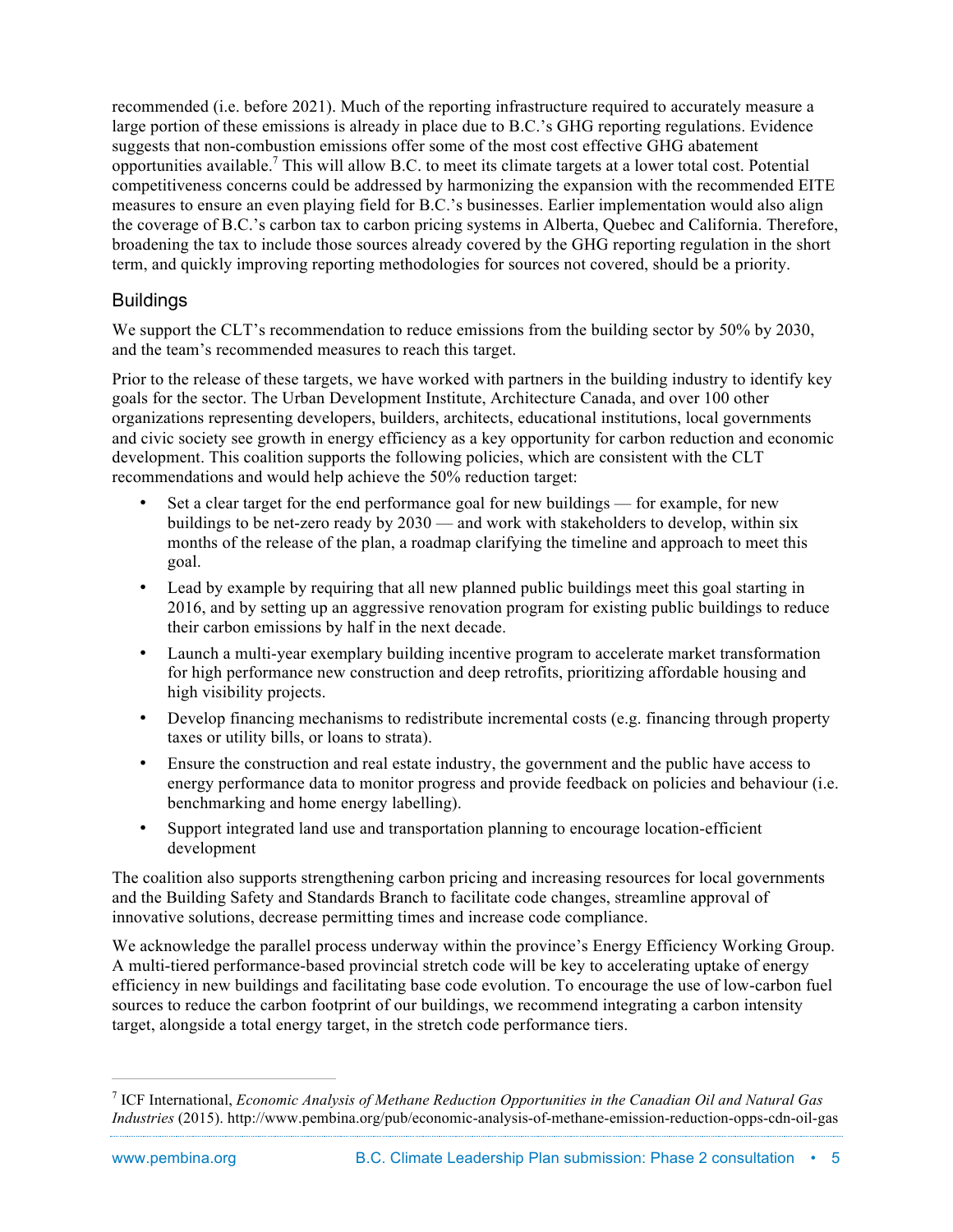## Transportation and land use planning

We support the CLT's recommendation to reduce carbon pollution from the transportation sector by 30% by 2030, and the team's package of recommendations to reach this target.

In our opinion, effective policy to address emissions from personal transportation remains a gap in the province's current climate strategy. This is significant as transportation is B.C.'s largest single source of carbon pollution, accounting for 39% of the total. We are very supportive of the CLT's recommendation to establish a zero-emissions vehicle standard for light duty vehicles. Research by Simon Fraser University professor Jonn Axsen shows that an effective zero-emissions vehicle standard is paramount for B.C. to achieve its climate commitments.<sup>8</sup> We also support the CLT's other transportation-related policy recommendations, including: decreasing carbon pollution by 30% by 2030; increasing the low carbon fuel standard (LCFS) to 20% by 2030; broadening the coverage of the LCFS to include all vehicle fuels (except aviation); enhancing incentives and infrastructure to support commercial transport efficiency and fuel conversions; and establishing a revenue-neutral PST for all vehicles based on grams of  $CO<sub>2</sub>$  per km. Lastly, we want to reiterate that a strengthened carbon tax must be a key component to reducing emissions from all sectors, including transportation.

In addition to these approaches that aim to decrease the impact of transportation on B.C.'s emissions, we also identified a gap in the CLT recommendations with respect to integrated land use planning. Without a targeted approach to increase connectivity, walkability and increased transit density in B.C.'s communities, demand for single occupancy vehicles will continue to increase. As the carbon pollution from transportation is forecasted to drop to close to zero if the CLT's recommendations are enacted, the benefits from integrated land use planning on reducing carbon pollution may not be material. However, it would result in a range of co-benefits including healthier populations and more vibrant economies. Moreover, integrated land use planning would provide a level of redundancy if carbon pollution from the transportation sector cannot be reduced as easily as forecasted. Therefore, we recommend including integrated land use planning into the CLP to build more transit-oriented and location-efficient development.

#### Methane emissions from the natural gas sector

Methane emissions from B.C.'s natural gas sector are particularly important and represent a gap in B.C.'s current climate policy framework. We are encouraged by the CLT's recommendation to address these emissions by implementing best practice methane abatement requirements. Such requirements will allow B.C. to catch up to leading North American jurisdictions that are already managing methane more effectively.

Research by the consulting firm ICF International recently found that methane emissions from Canada's oil and gas sector could be reduced by 45% for less than \$3 per tonne of  $CO<sub>2</sub>e$ . Reaching these lowhanging fruits of emission abatement by broadening the carbon tax, and by requiring best practice leak detection and repair programs and methane management procedures, should be a priority. We encourage the government to act on this as quickly as possible, and not wait until 2021 as recommended by the CLT.

Evidence suggests that methane emissions could be substantially underreported in Canada. If methane emissions are indeed higher, it could alter where the focus on emission abatement should be and could markedly increase the low- and even negative-cost emission abatement opportunities available to the gas sector. We encourage the government to address this issue by undertaking an objective, fact-based and statistically valid analysis of methane emissions from B.C.'s natural gas sector.

 <sup>8</sup> Jonn Axsen, Sustainable Transportation Research Team, "The Importance of a ZEV mandate for B.C." November 18, 2015.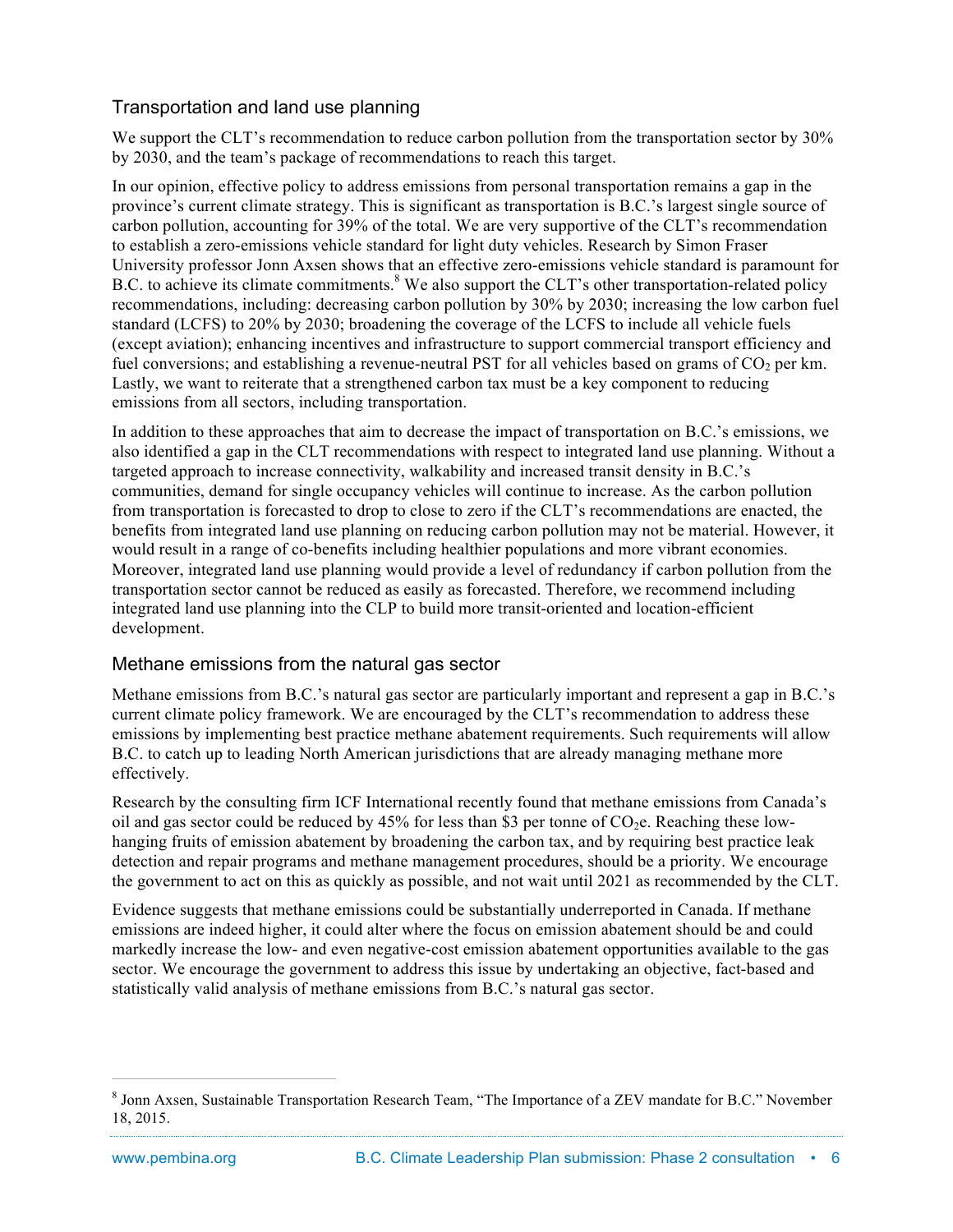### Liquefied natural gas

The Pembina Institute recommends that B.C. not proceed with the development of an LNG industry unless the province can demonstrate a credible path to meet the CLT's recommended 2030 target and the province's legislated 2050 target.

The total impact of the LNG industry in B.C. will be dictated by the strength of the policies that are put in place to limit emissions from the upstream production of natural gas, the transportation of that gas to the terminals on the coast and the emissions associated with the operation of the terminals themselves. We support the CLT recommendations aimed at minimizing impacts from the terminals and upstream production, including the implementation of best practice methane leak detection and repair requirements, transparent reporting mechanisms for methane emissions (see methane section) and the broadening and increase of the carbon tax (see carbon tax section). These recommendations will significantly reduce carbon pollution from existing natural gas operations and any new development that proceeds. Without them, any significant LNG development makes the province's targets unachievable.

Even with these policy actions, we continue to be concerned about the risk that LNG and gas development would make the province's climate targets impossible to attain. Given how important any development is in the province's overall carbon pollution, we think the CLP needs to more transparently articulate how the associated carbon pollution from different levels of LNG development would fit within the overall reduction targets for B.C.

We also challenge the related assertion that LNG can be a global climate solution, as frequently put forth by the B.C. government and LNG proponents. Research we conducted for PICS suggests that LNG from B.C. is not a global climate solution; instead, better global climate policy is needed to reduce global emissions rather than adding more fossil fuel into the energy mix. In addition, the report finds that in a global scenario where temperature increases have a good chance of remaining below 2°C, natural gas demand declines after 2030, dropping below 2000 levels between 2040 and 2050, making investment in new fossil fuel infrastructure questionable from an economic perspective.<sup>9</sup>

#### Other issues

The above-explored issues are not an exhaustive list. They merely represent the scope of work that the Pembina Institute is familiar with. We recognize the importance of issues not commented on above, including climate adaptation and forestry. We encourage readers to consult subject matter experts for more information on these topics.

## **Summary**

British Columbia showed early climate leadership with the 2008 Climate Action Plan, which is widely seen as an environmental and economic success. But policy momentum slowed thereafter, and recently emissions began rising again — putting B.C.'s 2020 target out of reach. The 32 recommendations put forth by the Climate Leadership Team provide an opportunity to reverse this trend and regain the leadership role on climate that B.C. once held.

The Pembina Institute encourages the B.C. government to implement the CLT's full package of recommendations — and to go beyond them where specified — into the forthcoming Climate Leadership Plan. At a minimum, the plan must include a stronger carbon tax to be credible. Only an ambitious plan will ensure that B.C. contributes its fair share under the renewed global commitments to solve the climate crisis.

Thank you for the opportunity to comment. We are currently conducting our own research into these areas and are happy to provide further input if required.

 <sup>9</sup> The Pembina Institute, *Liquefied Natural Gas and Climate Change* (2014). http://www.pembina.org/pub/lng-andclimate-change-the-global-context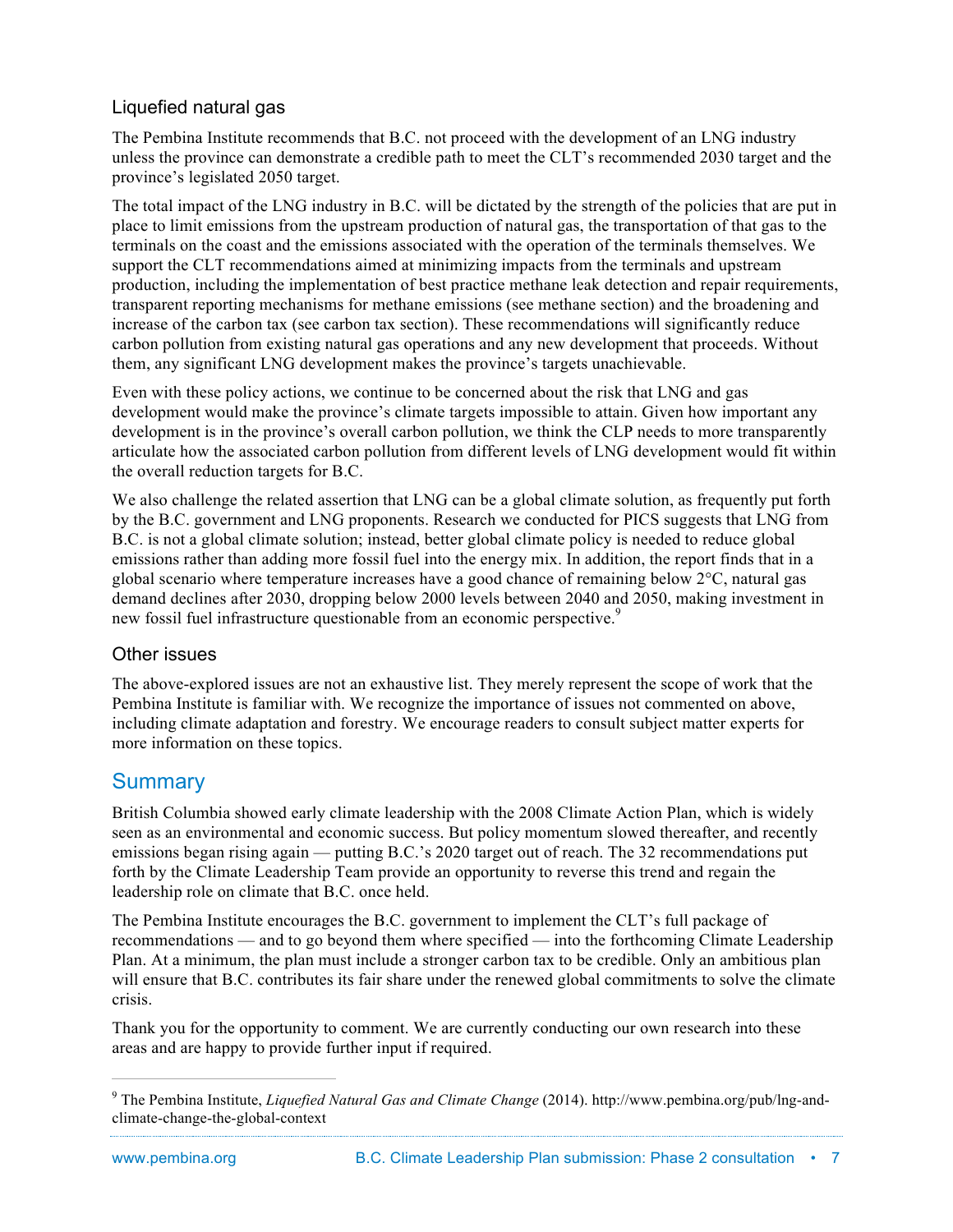## APPENDIX 1: Further commentary on climate action in the buildings sector

We would like to stress some key conditions for successfully implementing a plan to curb emissions from buildings. The following recommendations are based on the growing consensus and ongoing conversations we've engaged in during the Climate Leadership Plan consultation process and with the Energy Efficiency Working Group (EEWG) at the Buildings Safety and Standards Branch within the Ministry of Natural Gas Development and Housing.

- 1. **On stretch codes:** The current work of the Energy Efficiency Working Group to develop a multi-tiered performance-based provincial stretch code will be key to accelerating uptake of energy efficiency in new buildings and facilitating base code evolution. The province should continue to support this initiative, develop stretch codes based on the EEWG recommendations, and provide information to local governments to facilitate decision-making (costing studies, expected energy/GHG savings, etc.) and implementation (standard language for bylaws/policies, online enforcement checklists, ongoing analysis of reported performance data, etc.)
- 2. **On the carbon intensity of energy sources:** Under the current code, most Part 3 buildings are designed to ASHRAE 90.1, which uses energy cost as a performance metric. This encourages the use of natural gas over electricity, thus ultimately increasing the carbon footprint of our buildings. If we are to meet deep carbon reductions in the building sector, we need to invert this relationship and align our evaluation metrics with our objectives. Thus, we recommend integrating a carbon intensity target, alongside a total energy target, in the stretch code performance tiers. Using both metrics will allow us to recognize the value offered by low-carbon district energy systems and other high efficiency lowcarbon heat sources, while at the same time ensuring overall gains in energy efficiency to limit electrical load growth.
- 3. **On opt-out mechanisms:** Rather than trying to define targets appropriate for all building types and situations, the development of energy efficiency requirements could be greatly accelerated by setting performance criteria for the most common building types (low- to high-rise residential, offices, schools, etc.) and defining a mechanism for relaxation of these requirements when they create unrealistic cost burdens. The use of statistical normalization tools such as EPA's Target Finder and compilation of modelling data from buildings built in B.C. could provide an objective basis to evaluate these requests.
- 4. **On incentive programs for new buildings:** Funding for incentives for new construction should be focused on building capacity and demand for transformative projects, rather than supporting modest gains over the status quo. Focus should be on developing low-cost, reproducible design for net-zero ready buildings, rather than supporting marginal efficiency gains on standard designs or one-off signature buildings. Longevity of the program and alignment with future code direction are key to motivate suppliers to source high performance components, companies to implement the required process changes, and trades and professionals to invest in skills training.
- 5. **On alignment of demand-side management programs:** While there is currently good collaboration between B.C. utilities, the diversity, geographic limitations, and short-term nature of incentive programs are still a barrier to uptake. B.C. should consider merging the demand-side management (DSM) function of the utilities under a B.C.-wide third-party entity focused on meeting our energy and carbon reduction goals.
- 6. **On public sector leadership:** As stated above, the public sector should lead the way in adopting these innovations. The province should set an expectation for new public projects to meet the highest tier of stretch code, starting the year of its release. Projects for which meeting these targets would be costprohibitive would be eligible for relaxed targets based on the "opt-out" mechanism described above. A review of procurement policies and the development of procurement language and tools will be required to ensure RFP language and bidding processes can deliver the quality required. A revolving loan fund should also be created to jointly address energy retrofit and deferred maintenance.